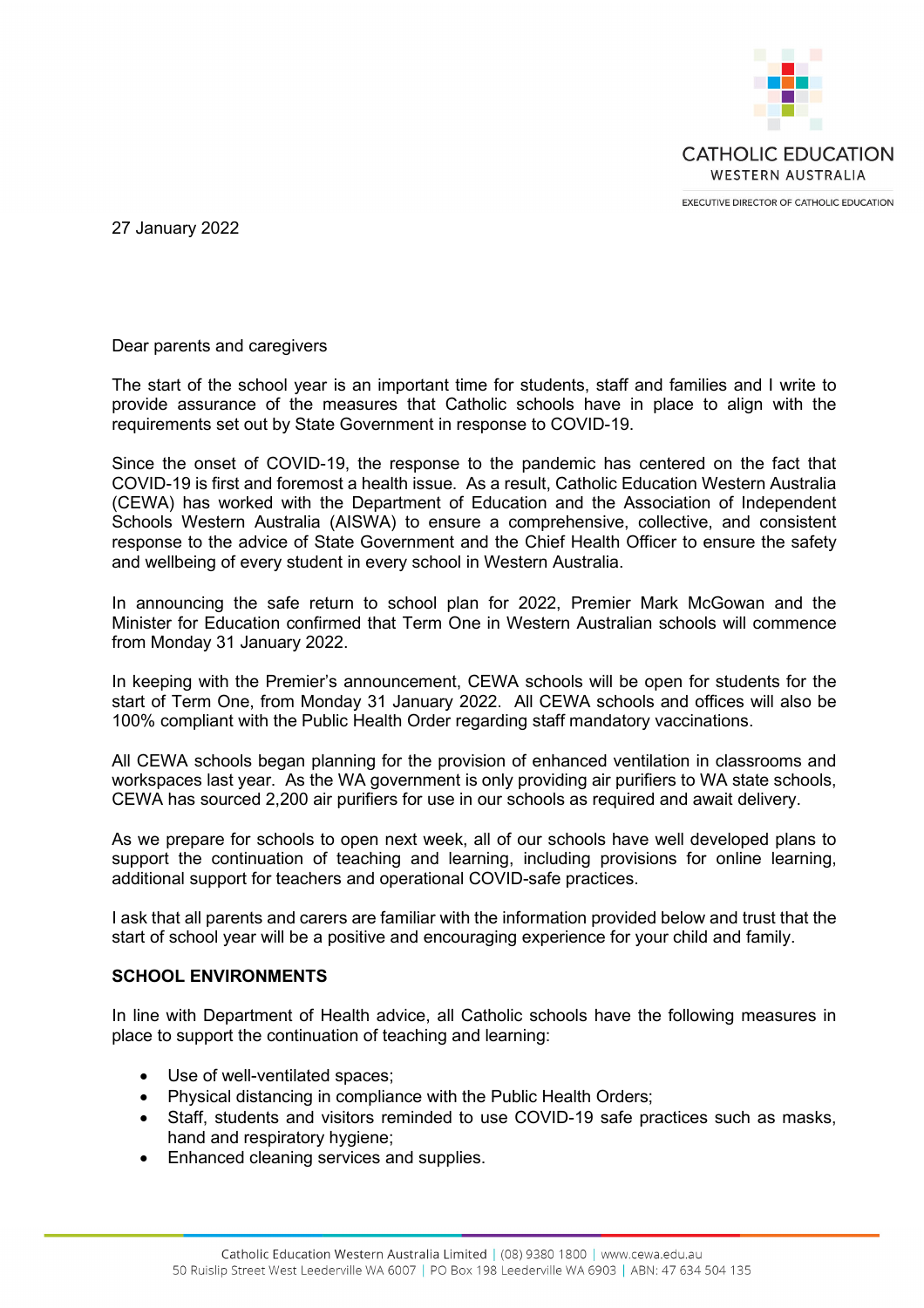We are awaiting advice from the Chief Health Officer regarding the use of Rapid Antigen Tests (RATs). We hope that the State Government will make RATs freely available for use by students and staff in all schools, including Catholic schools, if and when required by the Chief Health **Officer** 

## **VACCINATION REQUIREMENTS**

All Catholic schools are committed to keeping the community safe and to minimising the risk of exposure to COVID-19. All staff employed at Catholic schools are compliant with the Public Health Orders regarding mandatory vaccination.

Parents and carers **are not required** to show proof of vaccination when:

- dropping off or picking up their child from school, including entering the classroom
- volunteering at school on an ad hoc basis (attending only one school no more than once per week)
- attending an event such as an assembly, sports carnival or parent teacher interview.

Parents and carers who regularly support our schools are required to comply with the mandatory vaccination direction order to continue to be a regular volunteer. These parents and carers **are required** to provide proof of their double dose vaccination from 31 January 2022 and must have their third dose (booster) within one calendar month of becoming eligible or an exemption when:

- volunteering at the school more than once a week
- working in an unpaid capacity at the school more than once a week
- participating in an endorsed program at the school where parent attendance is required.

Students are not required to be vaccinated, however in line with the advice of the Chief Health Officer, parents of children five years and over are encouraged to get them vaccinated. Information on the safety and efficacy of the COVID-19 vaccines is available on [healthywa.wa.gov.au.](http://www.healthywa.wa.gov.au/)

If you have any questions or concerns about vaccinating your child, please visit the  $HealthvWA$ </u> website.

## **SCHOOL ATTENDANCE**

All students are required to attend school unless they are unwell.

Staff, students and parents are not to attend schools if they are unwell (symptomatic) or test positive to COVID-19, until permitted under public health requirements. Parents are asked to seek medical advice if their child exhibits symptoms of COVID-19 and are encouraged to notify the school if they have undergone testing. Normal processes for advising the school of a child's absence will apply for any parent who keeps their unwell child home.

## **PERTH, PEEL, SOUTHWEST, GREAT SOUTHERN AND WHEATBELT SCHOOLS - MASKS**

All students in Years 7 to 12 are required to wear a mask indoors and on public transport unless they:

• have a physical, developmental or mental illness, injury, condition or disability which makes wearing a face covering unsuitable;